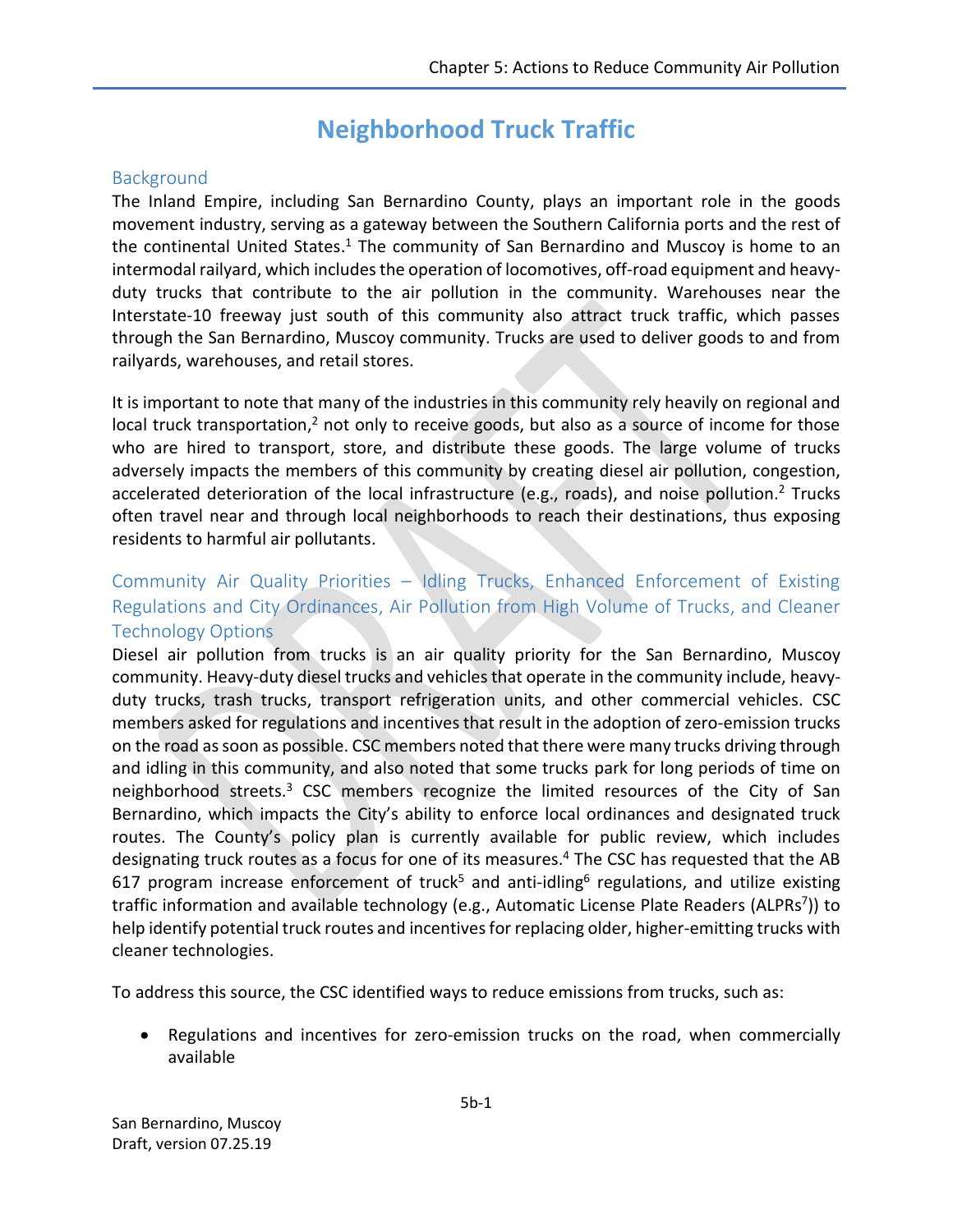- Increased enforcement of idling rules to reduce diesel emissions (including during nonbusiness hours)
- Gather existing traffic information from local authorities (e.g., Caltrans) and from available databases, and implement new technology such as ALPR to collect data on truck traffic and assess the potential impact of truck emissions near schools. Provide data to local land use agencies to help prioritize truck routes that need to be reclassified in the general plan<sup>1,2</sup> or the community plan<sup>3</sup>. Use data to target truck owners of older, higherpolluting trucks for incentive programs to replace trucks with cleaner technology, including zero-emissions technology when feasible and commercially available
- Additional and new incentive and financing opportunities, especially for small businesses and independent truck drivers, for truck replacements with prioritization of zero-emission technologies once they become feasible and commercially available, and near zeroemission technologies until that time
- Working with the City and County of San Bernardino on efforts to design or redesign truck routes in the community
- Improving the complaint response system to report truck idling or a violation of City or County ordinance regarding air quality
- Enhancing outreach to commercial fleets, warehouses, and other facilities that operate heavy-duty diesel trucks in the community and provide them with information on the availability of zero-emission vehicles and incentive funding opportunities that are available

# Ongoing Efforts

# *U.S. EPA and Statewide Efforts*

CARB's Airborne Toxic Control Measure (ATCM) places limits on idling of diesel-fueled trucks. 6 This regulation is enforced by CARB and South Coast AQMD, and will be a focal point of the enforcement activities in AB 617 communities. CARB continues to address truck diesel emissions reductions through existing and upcoming regulations, such as the Drayage Truck Regulation<sup>8</sup> and the Truck and Bus Regulation, $9,10$  which include emission standard requirements. CARB is also responsible for enforcing the Commercial Vehicle Idling Regulation, where commercial vehicles (gross vehicle weight rating greater than 10,000 pounds) are prohibited from idling for more than five minutes.<sup>11</sup> In addition, to help cities address idling, CARB has developed an "Options for Cities to Mitigate Heavy-Duty Vehicle Idling" guidance document.<sup>12</sup> CARB has many new requirements that are also being considered that would further reduce emissions from trucks. Table 5-1 below illustrates the key upcoming activities from U.S. EPA and CARB.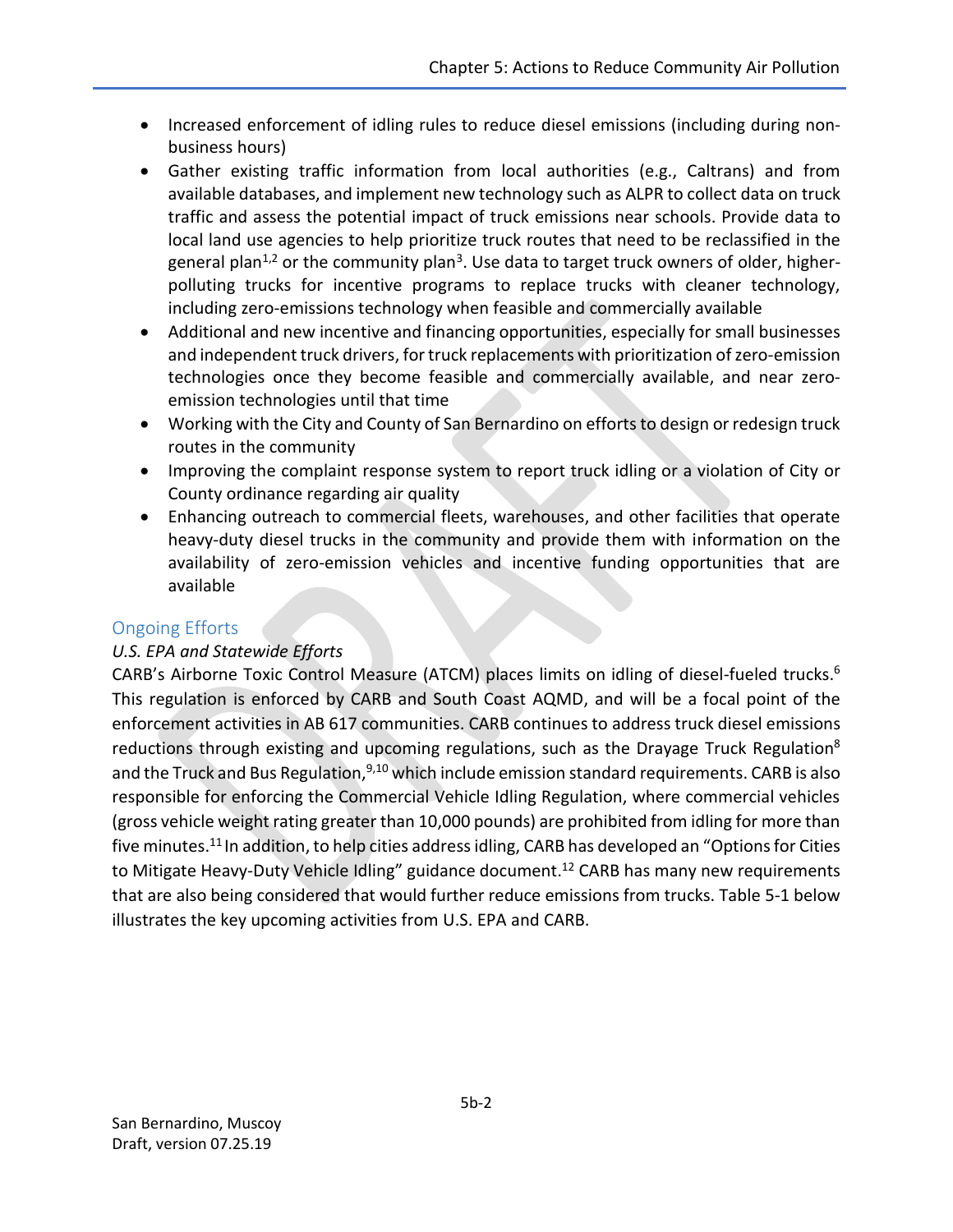| <b>Agency</b>      | <b>Proposed Action</b>                                                                                                                                                                                                      | <b>Expected</b><br><b>Decision</b> | <b>Expected</b><br><b>Phase-in</b><br><b>Period</b> |
|--------------------|-----------------------------------------------------------------------------------------------------------------------------------------------------------------------------------------------------------------------------|------------------------------------|-----------------------------------------------------|
| U.S.<br><b>EPA</b> | Cleaner Truck Initiative <sup>13</sup> – In response to a petition from<br>the South Coast AQMD, U.S. EPA has committed to<br>updating its truck engine standard to reduce NOx<br>emissions.                                | 2020-2021                          | $2024 - ?$                                          |
| <b>CARB</b>        | Drayage Truck Rule <sup>8</sup> – Updated regulation to transition<br>to zero-emission trucks.                                                                                                                              | 2022                               | $2026-?$                                            |
| <b>CARB</b>        | Advanced Clean Truck Rule <sup>14</sup> - Mandate for truck<br>manufacturers to sell zero-emission trucks and would<br>require fleet reporting. By 2030, there will be a zero-<br>emission truck/chassis sales requirement. | 2019                               | 2024-2030                                           |
| <b>CARB</b>        | Zero-Emission Fleet Rule <sup>15</sup> - Would require fleets to<br>2022<br>transition to zero-emissions.                                                                                                                   |                                    | $2024 - ?$                                          |
| <b>CARB</b>        | Heavy-Duty Low NOx Rule <sup>16</sup> – Would set new statewide<br>engine standards for trucks. 60-75% NOx reduction<br>between 2024-2026. Additional reductions in 2027 and<br>beyond.                                     | 2020                               | $2024 - ?$                                          |

# *South Coast AQMD Efforts*

The South Coast AQMD funds projects to help develop zero-emission technologies for heavyduty Class 7-8 trucks (e.g., battery electric, fuel cell). These projects are in the design and demonstration phase and the technologies are not yet commercially available. Additionally, the South Coast AQMD staff administers incentive programs for truck owners and operators to replace older polluting trucks with ones that are cleaner than required.<sup>17</sup> For example, South Coast AQMD's Voucher Incentive Program (VIP) is designed for smaller businesses with fleets of 10 or fewer vehicles that primarily operate within California. <sup>18</sup> VIP helps truck owners with older more polluting trucks reach current emissions standards. Also, the Carl Moyer Program<sup>19</sup> is another resource for truck owners to obtain trucks that are cleaner than required.

Another strategy could be the use of automated license plate readers (ALPRs), which is currently being explored by South Coast AQMD staff. These are high-speed, computer-controlled camera systems that can capture license plate numbers that come into their view. ALPR data, when crossreferenced with DMV data, can provide more information about vehicles(e.g., the chassis modelyear and weight class for trucks) which can help build a picture of the fleet makeup that pass a specific location over time. Assumptions for relating chassis model year and engines installed on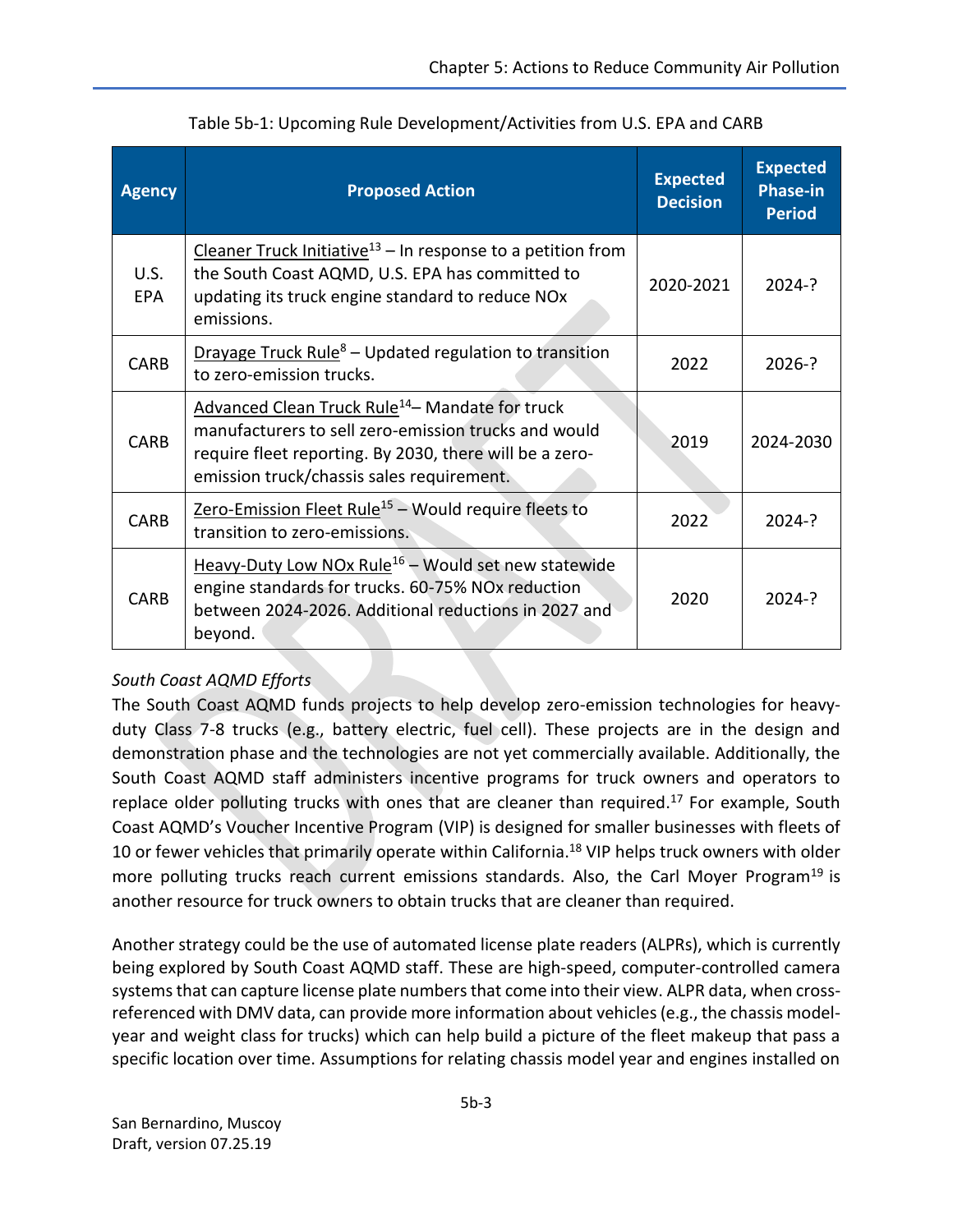a chassis can be used to estimate emissions from heavy-duty diesel trucks. South Coast AQMD staff is exploring the possibility of using this information to notify heavy-duty diesel truck owners that may qualify for incentive programs to replace their truck with newer cleaner models. The use of an ALPR system would require the development of a policy to ensure any data collected using an ALPR system protects the privacy of the registered truck owners.<sup>20</sup>

South Coast AQMD is actively looking into the feasibility of utilizing the ALPR system to address this community's concerns but must first understand any possible issues or limitations.

### Opportunities for Action

The CSC's strategy to reduce the community's exposure to air pollution from trucks is described in the actions below.

| Action 1: Reduce Emissions from Illegal Heavy-Duty Truck Idling in the<br><b>Community</b>                                                                                                                                                                                                                                                                                                                                                                                                                                                                                                                                                                                                                                                                                                                                             |  |  |  |  |
|----------------------------------------------------------------------------------------------------------------------------------------------------------------------------------------------------------------------------------------------------------------------------------------------------------------------------------------------------------------------------------------------------------------------------------------------------------------------------------------------------------------------------------------------------------------------------------------------------------------------------------------------------------------------------------------------------------------------------------------------------------------------------------------------------------------------------------------|--|--|--|--|
| Course of Action:                                                                                                                                                                                                                                                                                                                                                                                                                                                                                                                                                                                                                                                                                                                                                                                                                      |  |  |  |  |
| Conduct focused enforcement for idling trucks in high traffic areas with the highest<br>$\bullet$<br>priority for areas near schools and residential. Other areas prioritized by the CSC<br>include locations near distribution centers and high traffic corridors (e.g., on Juana<br>Street and Cabrera Street, on both streets between Fourth Street and Fifth Street,<br>Kingman Street between Tia Juana Street and Mt. Vernon Avenue, etc.)<br>Collaborate with the CSC to inform community members on how to report idling<br>trucks<br>Provide community outreach on existing complaints/response systems on reporting<br>idling trucks. If existing complaint/response system is determined to be ineffective,<br>assess where improvements are feasible for the existing complaint/response system<br>and improve, as needed. |  |  |  |  |
| Strategies:                                                                                                                                                                                                                                                                                                                                                                                                                                                                                                                                                                                                                                                                                                                                                                                                                            |  |  |  |  |
| Enforcement<br>$\bullet$                                                                                                                                                                                                                                                                                                                                                                                                                                                                                                                                                                                                                                                                                                                                                                                                               |  |  |  |  |
| Collaboration<br>$\bullet$                                                                                                                                                                                                                                                                                                                                                                                                                                                                                                                                                                                                                                                                                                                                                                                                             |  |  |  |  |
| <b>Public Information and Outreach</b><br>$\bullet$                                                                                                                                                                                                                                                                                                                                                                                                                                                                                                                                                                                                                                                                                                                                                                                    |  |  |  |  |
| Goals:                                                                                                                                                                                                                                                                                                                                                                                                                                                                                                                                                                                                                                                                                                                                                                                                                                 |  |  |  |  |
| Conduct, at minimum, quarterly idling sweeps and focused inspections for one<br>$\bullet$<br>calendar year, to be evaluated thereafter with community input<br>Organize two outreach events within the implementation period of this CERP to<br>$\bullet$<br>inform community members how to report idling trucks                                                                                                                                                                                                                                                                                                                                                                                                                                                                                                                      |  |  |  |  |

#### Estimated Timeline:

Beginning Fall of 2019, provide quarterly updates to the CSC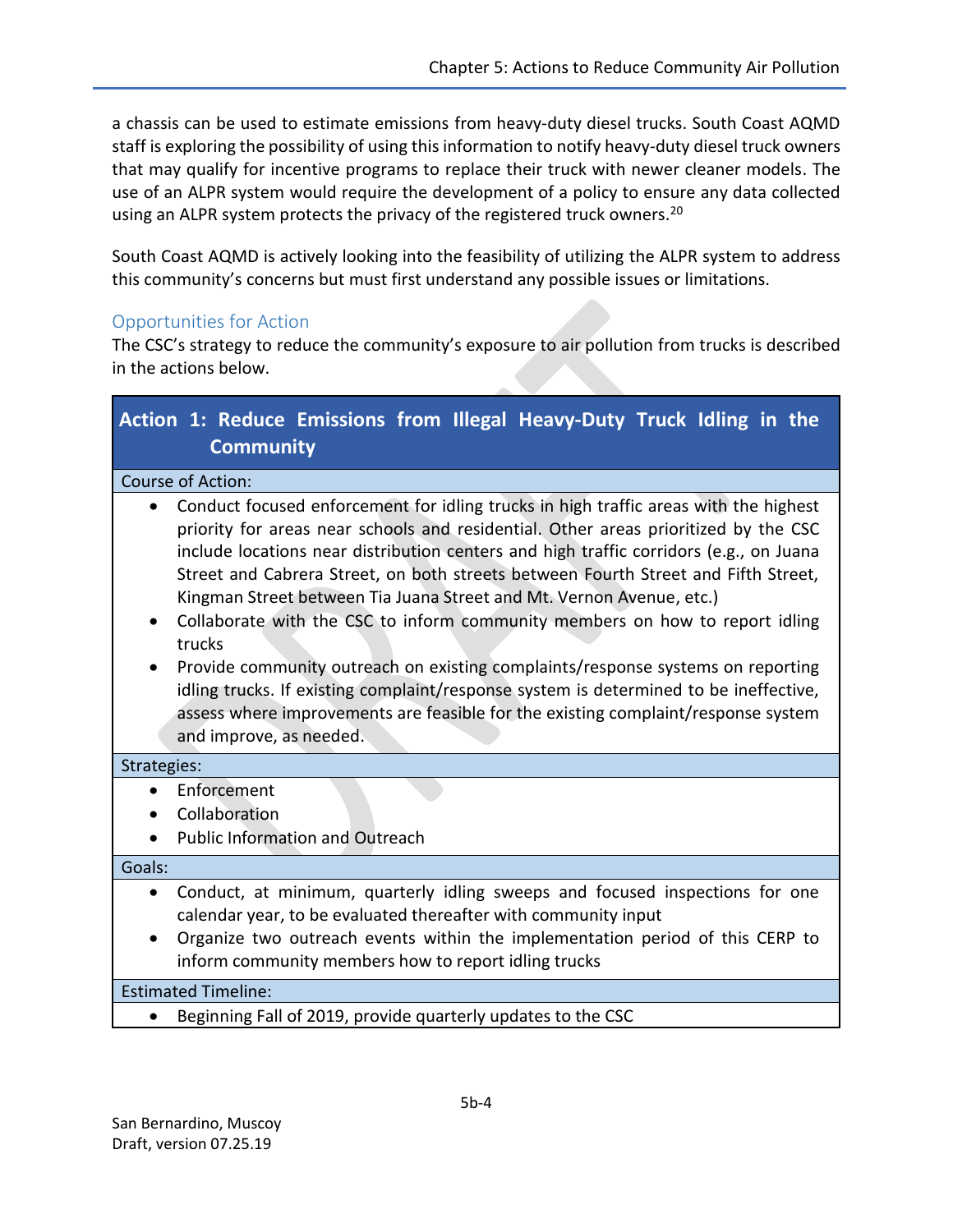- Beginning Fall of 2019, work with CARB's enforcement team (and CHP) to coordinate, at a minimum, quarterly idling sweeps and focused inspections for a period of one year
	- Based on results of the sweeps, and continued input from CSC members, adjust idling inspections accordingly

| Implementing Agency, Organization, Business or Other Entity:                                                                                                        |                                                                                                                                                                           |  |  |  |
|---------------------------------------------------------------------------------------------------------------------------------------------------------------------|---------------------------------------------------------------------------------------------------------------------------------------------------------------------------|--|--|--|
| Name:                                                                                                                                                               | Responsibilities:                                                                                                                                                         |  |  |  |
| South Coast AQMD                                                                                                                                                    | Conduct idling sweeps (which may require coordination<br>with local law enforcement)<br>Organize outreach events in collaboration with local<br>entities                  |  |  |  |
| California Air<br>Resources Board<br>(CARB)                                                                                                                         | Coordinate idling truck inspections with the California Highway<br>Patrol                                                                                                 |  |  |  |
| <b>CSC Members</b>                                                                                                                                                  | Work with the South Coast AQMD, and other local entities to<br>disseminate information on how to report idling trucks in the<br>community (e.g., outreach events, flyers) |  |  |  |
| Additional information:                                                                                                                                             |                                                                                                                                                                           |  |  |  |
| Requirements for idling trucks: https://www.arb.ca.gov/enf/diesel.htm<br>$\bullet$<br>Vehicle pollution complaint lines for CARB and South Coast AQMD:<br>$\bullet$ |                                                                                                                                                                           |  |  |  |
| - CARB: https://ww2.arb.ca.gov/our-work/programs/environmental-complaints,<br>and (800) END-SMOG or (800) 363-7664                                                  |                                                                                                                                                                           |  |  |  |

- South Coast AQMD: (800) CUT-SMOG or (800) 288-7664

# **Action 2: Reduce Emissions from Heavy-Duty Trucks Transiting the Community**

#### Course of Action:

- Work with the City or the County to identify opportunities to develop enforceable truck routes and establish designated truck parking areas
- Collaborate with local businesses, agencies, and organizations to conduct outreach to truck owners and operators in this community to provide information about community ordinances, restricted truck routes, trucking regulations, and available incentive programs
- Identify South Coast AQMD and other additional incentive funding opportunities to accelerate adoption of cleaner equipment and trucks
- Continue to support the accelerated adoption and prioritization of zero-emission technology based on feasibility, availability, and cost-effectiveness
- Target incentive funds for local small businesses and independent owner/operator (e.g., Voucher Incentive Program)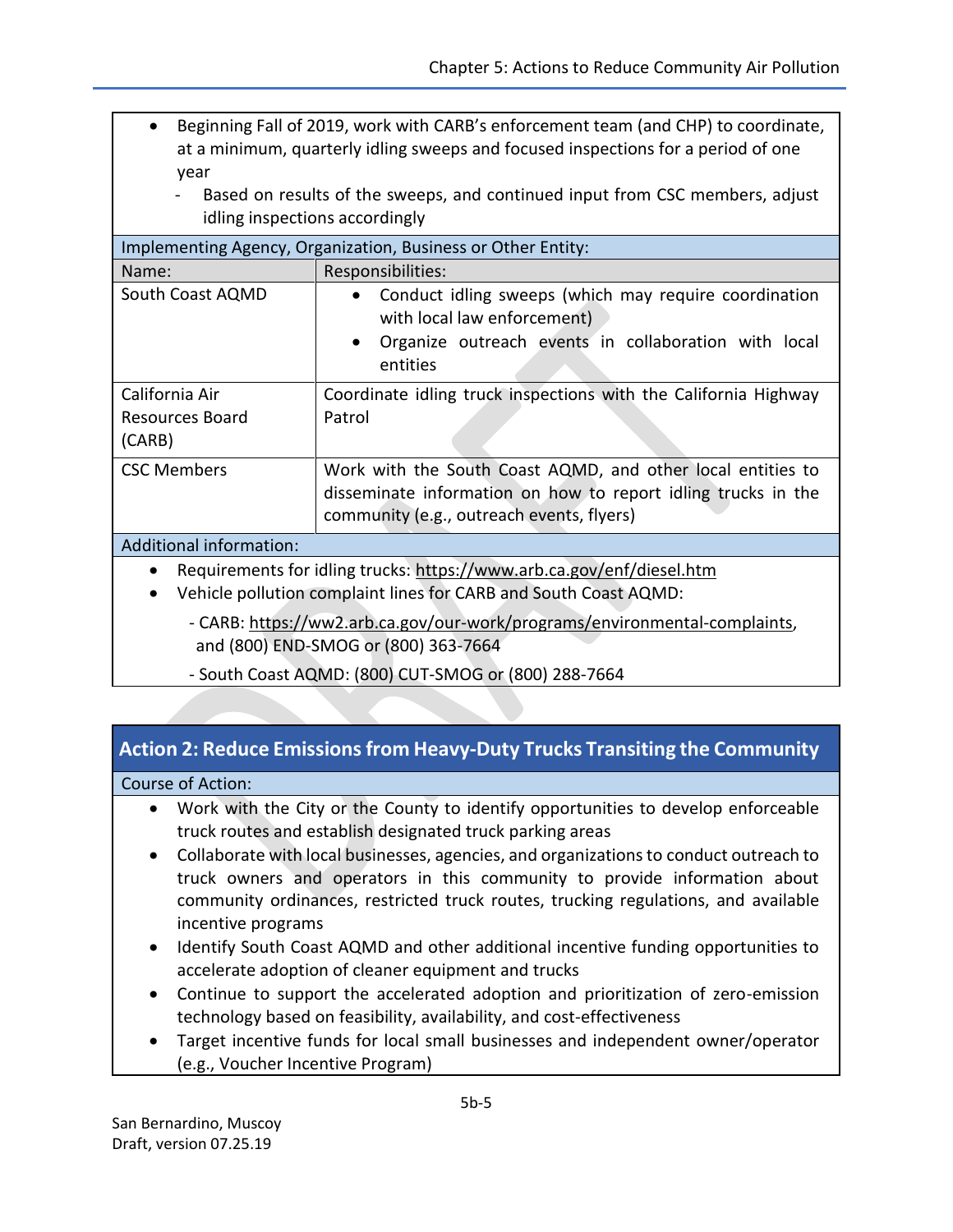- Continue to develop Facility Based Mobile Source Measures Indirect Source Rules (see Warehouses and Railyards)
- Provide training on complaint reporting for trucks transiting the community
- Participate in CARB's rule development as an advocate for the community for future amendments to their truck regulations
- Conduct focused enforcement of CARB's Drayage Truck Rule and Truck and Bus Rule

#### Strategies:

- Incentives
- Public Information and Outreach
- Collaboration
- Rules and Regulations
- Enforcement

#### Goals:

- Organize one incentive outreach event (e.g., incentive fair, workshop) per year during the implementation period of this CERP, to be evaluated thereafter with community input
- Provide biannual updates on incentive outreach events, CARB's and South Coast AQMD's rule development for truck regulations, and seek community input on progress
- Emissions Reduction Target: emissions reduced from this action contribute to the mobile source incentives target
- Coordinate with CARB staff on using community priorities to focus future enforcement efforts

Estimated Timeline:

- 2020, begin working with the City or the County to identify opportunities to develop enforceable truck routes and establish designated truck parking areas
- First quarter 2020, begin collaborating with local businesses, agencies, and organizations to conduct outreach to truck owners and operators in this community to provide information about community ordinances, restricted truck routes, trucking regulations, and available incentive programs
- Continue to identify other additional incentive funding opportunities to accelerate adoption of cleaner equipment and trucks
- 2020, when incentive programs are available, conduct incentive outreach events and provide quarterly or biannual updates to the CSC
- Continue to develop Facility Based Mobile Source Measures Indirect Source Rules (see Warehouses and Railyards)
- Continue to provide training on complaint reporting for trucks transiting the community
- 2024-2030, CARB's New Regulations phase in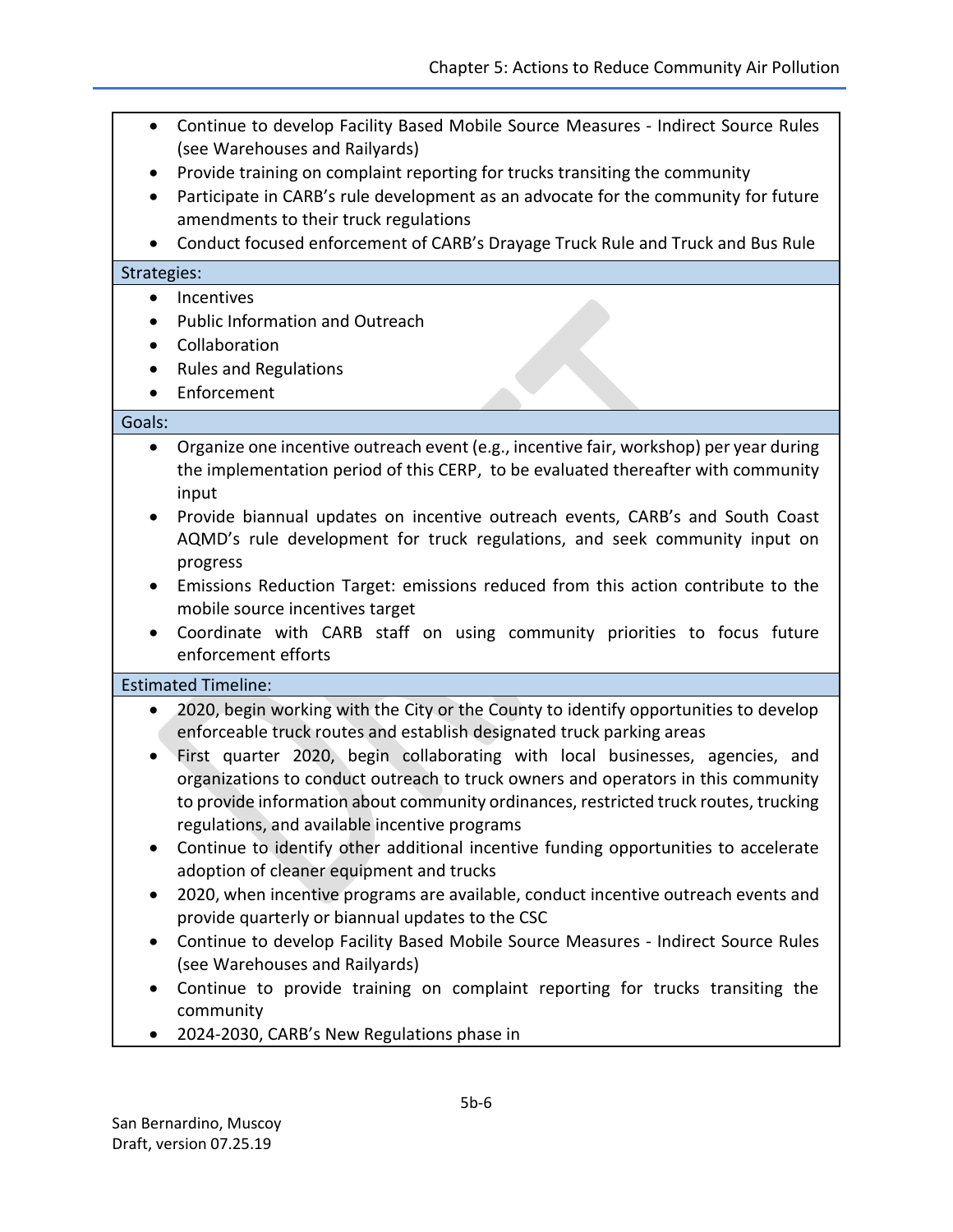| • Beginning January 2020, based on findings from idling sweeps, the CSC identified |
|------------------------------------------------------------------------------------|
| community priorities, and additional community observations/input from CSC         |
| meetings, CARB will adjust enforcement in the community to address the identified  |
| concerns and report back to the CSC biannually for future adjustments              |

| Implementing Agency, Organization, Business or Other Entity:                                 |                                                                                                                                                                                                                                                                                                                                                                                                                                                                                                                                                                                                                      |  |  |  |
|----------------------------------------------------------------------------------------------|----------------------------------------------------------------------------------------------------------------------------------------------------------------------------------------------------------------------------------------------------------------------------------------------------------------------------------------------------------------------------------------------------------------------------------------------------------------------------------------------------------------------------------------------------------------------------------------------------------------------|--|--|--|
| Name:                                                                                        | Responsibilities:                                                                                                                                                                                                                                                                                                                                                                                                                                                                                                                                                                                                    |  |  |  |
| South Coast AQMD                                                                             | Provide targeted outreach for truck incentive programs in this<br>$\bullet$<br>community<br>Provide updates to the CSC about applications that are<br>submitted for truck incentives that could reduce emissions in<br>the community<br>Provide training to community leaders or organizations that<br>$\bullet$<br>provide application assistance for incentive programs<br>Continue development of Facility Based Mobile Source<br>$\bullet$<br>Measures - Indirect Source Rules<br>Provide training for effectively reporting complaints about<br>$\bullet$<br>heavy-duty trucks with excessive exhaust emissions |  |  |  |
| <b>CARB</b>                                                                                  | Continue rule development for amendments to regulations<br>$\bullet$<br>affecting trucks<br>Conduct focused enforcement of existing Drayage Truck and<br>$\bullet$<br><b>Truck and Bus Regulations</b><br>Provide training for effectively reporting complaints about<br>$\bullet$<br>heavy-duty trucks with excessive exhaust emissions                                                                                                                                                                                                                                                                             |  |  |  |
| County of San<br>Bernardino                                                                  | Work with South Coast AQMD to provide the community with<br>information about local truck routes,<br>pollution<br>air<br>requirements for trucks, and incentives for cleaner trucks<br>Conduct outreach to<br>local<br>law enforcement<br>about<br>opportunities to enforce truck routes and reduce illegal<br>heavy-duty truck idling                                                                                                                                                                                                                                                                               |  |  |  |
| <b>CSC Members</b><br>(including businesses,<br>community<br>organizations, and<br>agencies) | Work with South Coast AQMD to conduct outreach to truck<br>$\bullet$<br>owners and operators<br>Provide application assistance to potential applicants for<br>$\bullet$<br>incentive programs. Seek funding support to provide this<br>service, (e.g., through CARB Community Air Grants).<br>Participate in CARB and South Coast AQMD rulemaking<br>efforts (e.g., attending working group meetings, providing<br>comments on draft rule materials, etc.) for regulations<br>pertaining to trucks                                                                                                                   |  |  |  |
| <b>Additional information:</b>                                                               |                                                                                                                                                                                                                                                                                                                                                                                                                                                                                                                                                                                                                      |  |  |  |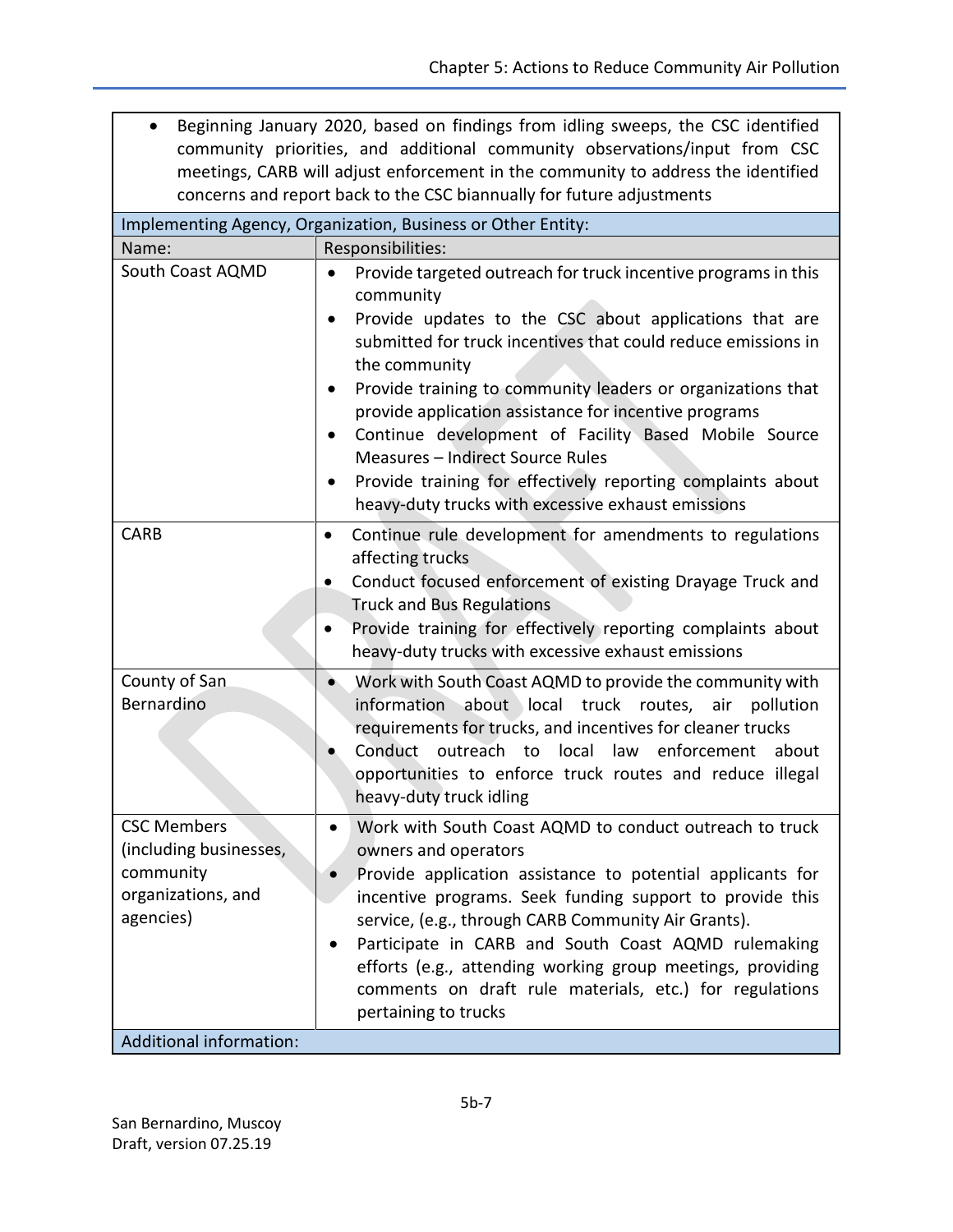- CARB Drayage Truck Regulation: [www.arb.ca.gov/drayagetruck](http://www.arb.ca.gov/drayagetruck)
- CARB Community Air Grants: [https://ww2.arb.ca.gov/our-work/programs/community-air-protection](https://ww2.arb.ca.gov/our-work/programs/community-air-protection-program/community-air-grants)[program/community-air-grants](https://ww2.arb.ca.gov/our-work/programs/community-air-protection-program/community-air-grants)
- CARB Truck and Bus Regulation: <https://arb.ca.gov/msprog/onrdiesel/onrdiesel.htm>
- Restricted truck routes in the general plans for this community:
	- City of San Bernardino: [http://www.ci.san](http://www.ci.san-bernardino.ca.us/pdf/DevSvcs/General%20Plan%20Document.pdf)[bernardino.ca.us/pdf/DevSvcs/General%20Plan%20Document.pdf](http://www.ci.san-bernardino.ca.us/pdf/DevSvcs/General%20Plan%20Document.pdf)
	- San Bernardino County: <http://www.sbcounty.gov/Uploads/lus/GeneralPlan/FINALGP.pdf>
	- Countywide Plan: [http://countywideplan.com/wp](http://countywideplan.com/wp-content/uploads/2019/05/CWP_PolicyPlan_PubReviewDraft_20190515.pdf)[content/uploads/2019/05/CWP\\_PolicyPlan\\_PubReviewDraft\\_20190515.pdf](http://countywideplan.com/wp-content/uploads/2019/05/CWP_PolicyPlan_PubReviewDraft_20190515.pdf)
	- Community of Muscoy: [http://countywideplan.com/wp](http://countywideplan.com/wp-content/uploads/2019/05/01_Muscoy_CAG_2019.pdf)[content/uploads/2019/05/01\\_Muscoy\\_CAG\\_2019.pdf](http://countywideplan.com/wp-content/uploads/2019/05/01_Muscoy_CAG_2019.pdf)
- Vehicle pollution complaint lines for CARB and South Coast AQMD:
	- CARB: [https://ww2.arb.ca.gov/our-work/programs/environmental-complaints,](https://ww2.arb.ca.gov/our-work/programs/environmental-complaints) and (800) END-SMOG or (800) 363-7664
	- -South Coast AQMD: (800) CUT-SMOG or (800) 288-7664

# **Action 3: Utilize Existing Traffic Information and New Technology to Identify Older Trucks for Incentive Programs**

#### Course of Action:

- Gather existing traffic information from local authorities and other available databases, implement new technology (e.g., ALPR) to collect useful data on truck traffic, and assess the potential impact of truck emissions near schools and residences
- Explore the possibility of using ALPR system along with DMV data to identify trucks that frequently travel through the community that may be older and more polluting than newer trucks, and contact the owner to provide information about incentive funding programs for truck replacement

#### Strategies:

- Monitoring
- Incentives
- Public Information and Outreach
- Collaboration

#### Goals: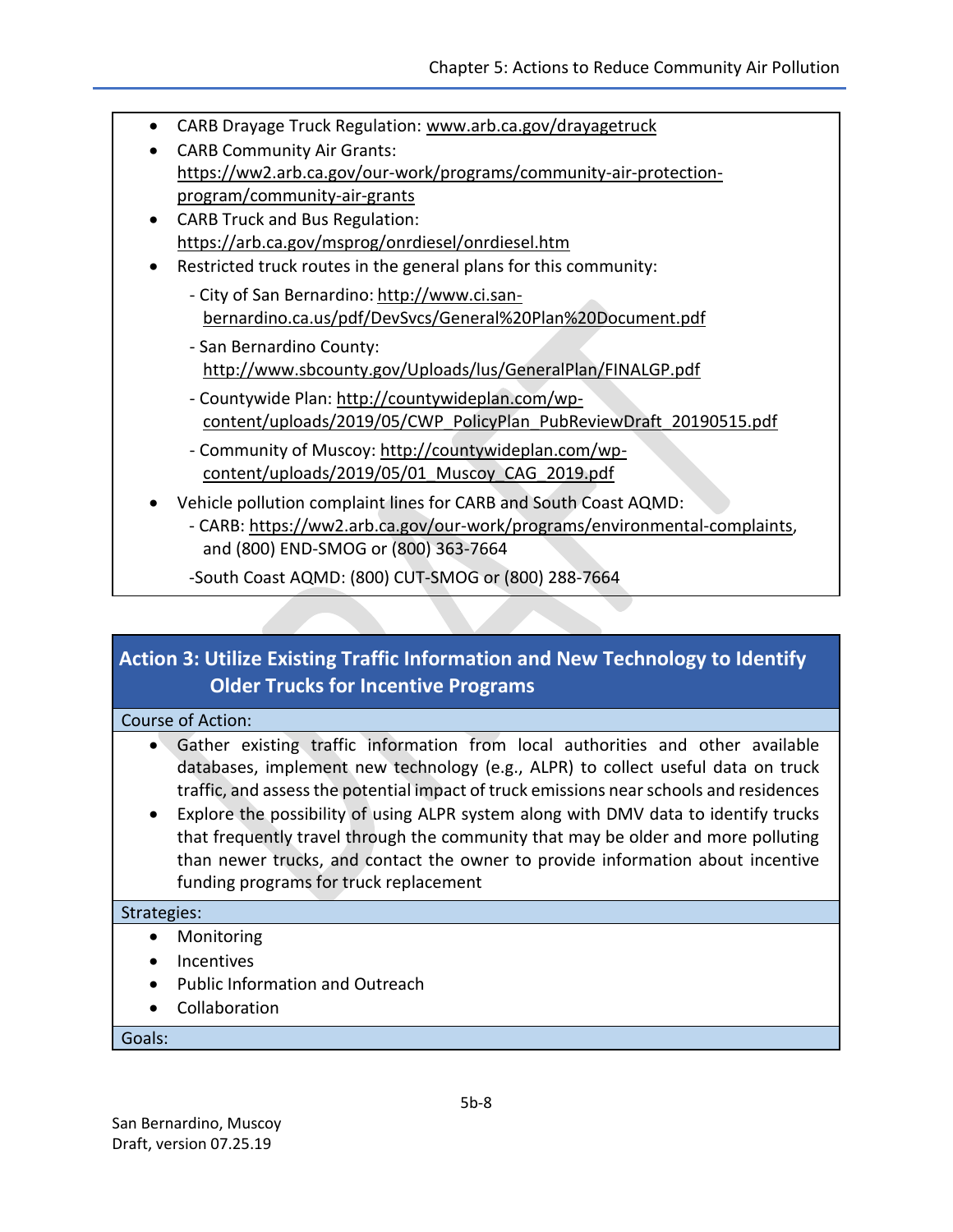| $\bullet$                                                           | Explore the possibility of using ALPR systems in this community and prioritize                                      |  |  |  |  |
|---------------------------------------------------------------------|---------------------------------------------------------------------------------------------------------------------|--|--|--|--|
|                                                                     | locations for deployment based on community input                                                                   |  |  |  |  |
| $\bullet$                                                           | Once ALPR systems have been deployed, work with City and County to provide<br>information about the overall results |  |  |  |  |
| $\bullet$                                                           | Provide quarterly or biannual updates to the CSC on progress made to collect and use                                |  |  |  |  |
|                                                                     | data from these systems                                                                                             |  |  |  |  |
| ٠                                                                   | Emissions Reduction Target: emissions reduced from this action contribute to the                                    |  |  |  |  |
|                                                                     | mobile source incentives target                                                                                     |  |  |  |  |
| <b>Estimated Timeline:</b>                                          |                                                                                                                     |  |  |  |  |
|                                                                     | 2020, work with CARB and community to prioritize locations for these systems                                        |  |  |  |  |
| ٠                                                                   | 2021, begin implementation of ALPR systems at priority community locations,                                         |  |  |  |  |
|                                                                     | compile data and provide quarterly or biannual updates to the CSC                                                   |  |  |  |  |
| $\bullet$                                                           | Once data is available, review data obtained and begin targeted outreach to owners                                  |  |  |  |  |
|                                                                     | with older dirtier trucks and dirty trucks that frequently travel through this                                      |  |  |  |  |
|                                                                     | community to provide information on incentive programs                                                              |  |  |  |  |
|                                                                     | Implementing Agency, Organization, Business or Other Entity:                                                        |  |  |  |  |
| Name:                                                               | Responsibilities:                                                                                                   |  |  |  |  |
| South Coast AQMD                                                    | Work with CSC to explore the feasibility of using ALPR systems                                                      |  |  |  |  |
|                                                                     | and prioritize locations for implementation. Once data are                                                          |  |  |  |  |
|                                                                     | received, provide incentives and targeted outreach to truck                                                         |  |  |  |  |
|                                                                     | owners for incentive programs in this community                                                                     |  |  |  |  |
|                                                                     | Provide updates to the CSC on implementation of the ALPR                                                            |  |  |  |  |
|                                                                     | system                                                                                                              |  |  |  |  |
| <b>CARB</b>                                                         | Continue testing of ALPR systems to improve accuracy. Provide                                                       |  |  |  |  |
|                                                                     | technical assistance to South Coast AQMD to implement these                                                         |  |  |  |  |
|                                                                     | systems                                                                                                             |  |  |  |  |
| City of San Bernardino                                              | Work with South Coast AQMD to obtain necessary approvals to                                                         |  |  |  |  |
| and County of San                                                   | install cameras for ALPR systems                                                                                    |  |  |  |  |
| Bernardino (Muscoy)                                                 |                                                                                                                     |  |  |  |  |
| <b>CSC</b> members                                                  | Work with South Coast AQMD and CARB to prioritize locations for                                                     |  |  |  |  |
|                                                                     | the ALPR systems                                                                                                    |  |  |  |  |
| Additional information:                                             |                                                                                                                     |  |  |  |  |
| <b>CARB's ALPR system:</b>                                          |                                                                                                                     |  |  |  |  |
| -Presentation: http://www.aqmd.gov/docs/default-source/ab-617-ab-   |                                                                                                                     |  |  |  |  |
| 134/steering-committees/san-bernardino/presentation-may-16-2019.pdf |                                                                                                                     |  |  |  |  |
| -CARB's ALPR Privacy and Usage Policy:                              |                                                                                                                     |  |  |  |  |
| https://www.arb.ca.gov/enf/arb_alpr_privacy_usage_policy_050317.pdf |                                                                                                                     |  |  |  |  |
| -Facebook Live presentation:                                        |                                                                                                                     |  |  |  |  |
| https://www.facebook.com/southcoastaqmd/videos/1248687388632139/    |                                                                                                                     |  |  |  |  |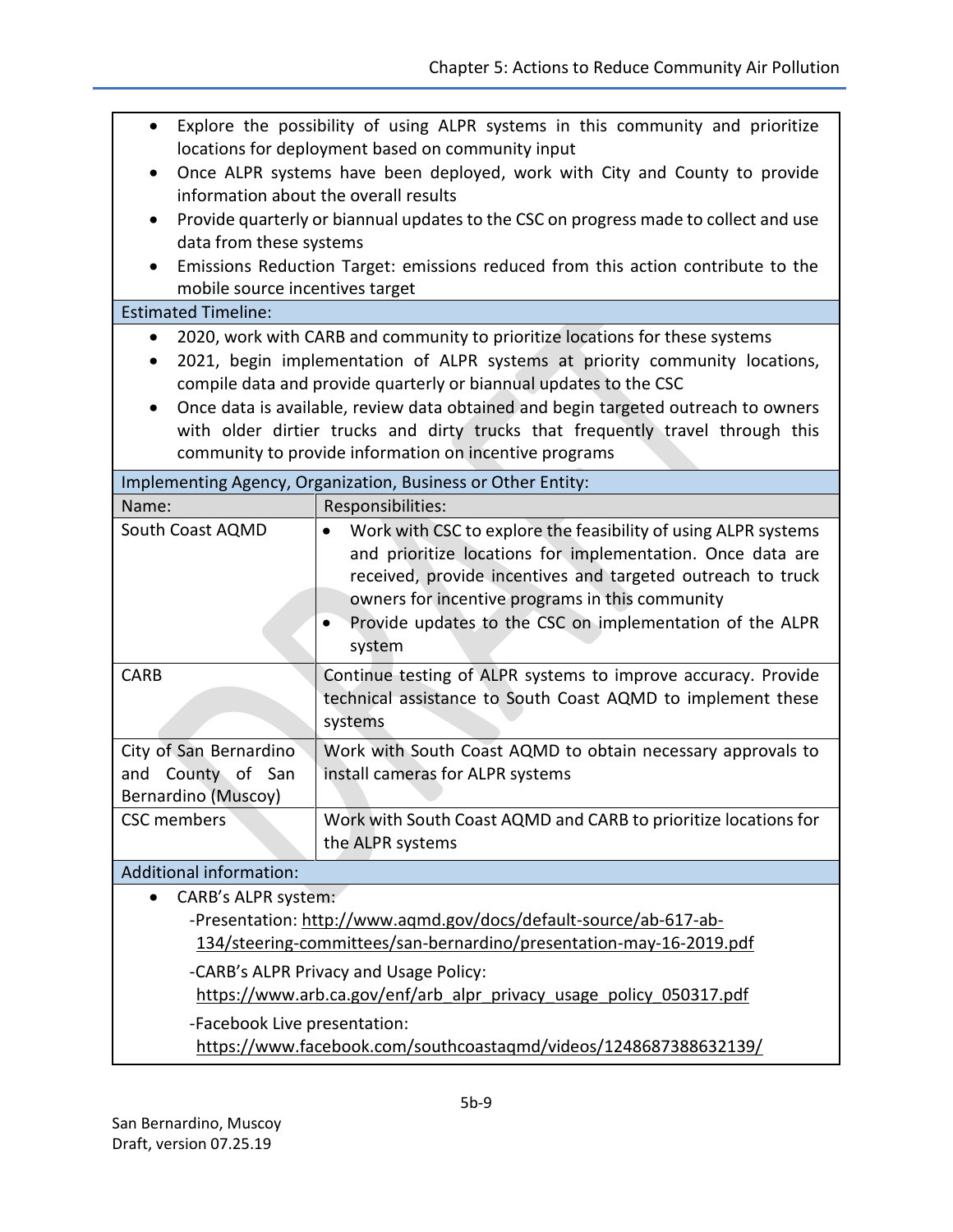# References

 $\overline{a}$ 

- 1. County of San Bernardino, General Plan, County of San Bernardino Land Use Services Division, 2007, http://www.sbcounty.gov/Uploads/lus/GeneralPlan/FINALGP.pdf, Accessed May 1, 2019.
- 2. City of San Bernardino, General Plan, November 1, 2005, [http://www.ci.san](http://www.ci.san-bernardino.ca.us/pdf/DevSvcs/General%20Plan%20Document.pdf)[bernardino.ca.us/pdf/DevSvcs/General%20Plan%20Document.pdf,](http://www.ci.san-bernardino.ca.us/pdf/DevSvcs/General%20Plan%20Document.pdf) Accessed May 1, 2019.
- 3. Muscoy Community Action Guide, Countywide Plan, County of San Bernardino, May 2019, [http://countywideplan.com/wp-](http://countywideplan.com/wp-content/uploads/2019/05/01_Muscoy_CAG_2019.pdf)
- content/uploads/2019/05/01 Muscoy CAG 2019.pdf, Accessed May 1, 2019. 4. Policy Plan, Countywide Plan, County of San Bernardino, May 2019, [http://countywideplan.com/wp](http://countywideplan.com/wp-content/uploads/2019/05/CWP_PolicyPlan_PubReviewDraft_20190515.pdf)[content/uploads/2019/05/CWP\\_PolicyPlan\\_PubReviewDraft\\_20190515.pdf,](http://countywideplan.com/wp-content/uploads/2019/05/CWP_PolicyPlan_PubReviewDraft_20190515.pdf) Accessed May 1, 2019.
- 5. California Air Resources Board, Truck and Bus Rule: [https://arb.ca.gov/msprog/onrdiesel/onrdiesel.htm,](https://arb.ca.gov/msprog/onrdiesel/onrdiesel.htm) Accessed June 7, 2019
- 6. California Air Resources Board, "CARB Airborne Toxic Control Measure to Limit Diesel-Fueled Commercial Motor Vehicle Idling", January 2005, [https://www.arb.ca.gov/msprog/truck-idling/truck-idling.htm,](https://www.arb.ca.gov/msprog/truck-idling/truck-idling.htm) Accessed April 10, 2019.
- 7. California Air Resources Board, "Improving On-road Vehicle Data: Automated License Plate Readers (ALPR) Portable Emission AcQuisition System (PEAQS)," [http://www.aqmd.gov/docs/default-source/ab-617-ab-134/steering-committees/san](http://www.aqmd.gov/docs/default-source/ab-617-ab-134/steering-committees/san-bernardino/presentation-may-16-2019.pdf)[bernardino/presentation-may-16-2019.pdf,](http://www.aqmd.gov/docs/default-source/ab-617-ab-134/steering-committees/san-bernardino/presentation-may-16-2019.pdf) Accessed May 16, 2019.
- 8. California Air Resources Board, Update on California Actions to Minimize Community Health Impacts from Freight, March 2019, [https://www.arb.ca.gov/board/books/2019/032119/19-3-](https://www.arb.ca.gov/board/books/2019/032119/19-3-2pres.pdf?_ga=2.79278740.1419761847.1559951314-1545453421.1552083450) [2pres.pdf?\\_ga=2.79278740.1419761847.1559951314-1545453421.1552083450,](https://www.arb.ca.gov/board/books/2019/032119/19-3-2pres.pdf?_ga=2.79278740.1419761847.1559951314-1545453421.1552083450) Accessed June 13, 2019.
- 9. California Air Resources Board, "Truck and Bus Regulation Compliance Requirement Overview," [https://www.arb.ca.gov/msprog/onrdiesel/documents/FSRegSum.pdf,](https://www.arb.ca.gov/msprog/onrdiesel/documents/FSRegSum.pdf) Accessed June 3, 2019.
- 10. California Air Resources Board, "Truck and Bus Regulation On-Road Heavy Duty Diesel Vehicles (In-Use) Regulation," [https://www.arb.ca.gov/msprog/onrdiesel/onrdiesel.htm,](https://www.arb.ca.gov/msprog/onrdiesel/onrdiesel.htm) Accessed June 3, 2019.
- 11. California Air Resources Board, Idling Programs: Commercial Vehicle Idling, May 2019, [https://www.arb.ca.gov/enf/diesel.htm#cmvidling,](https://www.arb.ca.gov/enf/diesel.htm#cmvidling) Accessed June 13, 2019.
- 12. California Air Resources Board, "Options for Cities to Mitigate HDV Idling," [https://www.arb.ca.gov/enf/arb\\_options\\_cities\\_mitigate\\_idling.pdf,](https://www.arb.ca.gov/enf/arb_options_cities_mitigate_idling.pdf) Accessed June 3, 2019.
- 13. U.S. EPA, Cleaner Trucks Initiative, [https://www.epa.gov/regulations-emissions-vehicles](https://www.epa.gov/regulations-emissions-vehicles-and-engines/cleaner-trucks-initiative)[and-engines/cleaner-trucks-initiative,](https://www.epa.gov/regulations-emissions-vehicles-and-engines/cleaner-trucks-initiative) Accessed June 13, 2019.